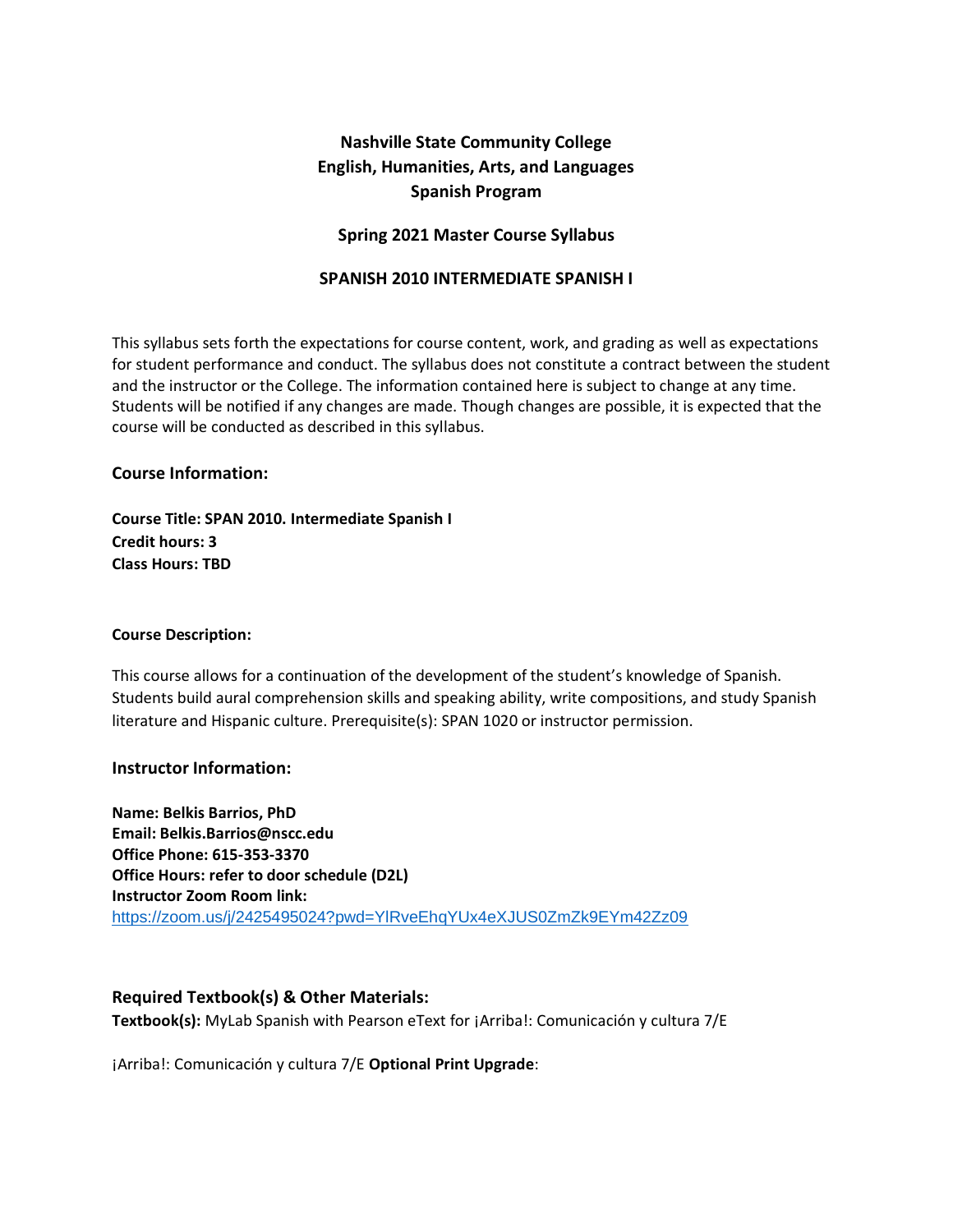These options are available through Digital Course Materials at the NSCC bookstore. Contact Jameson Bear for information / additional questions: jbear@follett.com

#### **Note: This text is used for Span 1010, 1020, 2010, and 2020 at NSCC**

Once enrolled, all students should verify that they have the correct textbook and materials information by consulting the D2L/NS Online shell for the course. If you are registered with the Access Center and require an alternate format for the textbook and other course materials, please contact the Access Center at 615-353-3721, 615-353-3741, or [accesscenter@nscc.edu.](mailto:accesscenter@nscc.edu)

# **Digital Course Materials (DCM):**

To ensure the lowest cost for students, this course includes a materials fee. This means that some or all of the required textbooks and materials for this course are available through your *NS Online* course shell. When you register for this course, the charge will appear on your account. If you decide you do not want to purchase the course materials embedded in *NS Online*, you can opt out of the program until the end of the second week of classes. If you opt out, you will be responsible for obtaining the required course materials on your own. For more information, please visit [www.nscc.edu/dcm.](http://www.nscc.edu/dcm)

# **Course Outcomes:**

Upon successful completion of this course, students should be able to listen to intermediate Spanish with increasing comprehension; use Spanish vocabulary for practical, every day use; apply grammatical concepts to form simple sentences; compare and contrast aspects of life in the Spanish-speaking world.

# **Course Competencies:**

The following are detailed course competencies intended to support the course outcomes:

1. Apply increasingly complex vocabulary and grammatical constructions to communicate effectively in everyday situations.

2. Demonstrate intermediate level proficiency in practice activities, written assignments, discussion questions, and tests.

3. Examine and compare/contrast various topics related to culture in the Spanish-speaking world.

# **Topics to Be Covered:**

- Describing travel and vacation experiences
- Talking about health
- Expressing emotions
- Expressing opinions and beliefs
- Describing professions and occupations using work-related terms
- Talking about future plans
- Discussing technology
- Talking about the environment

#### **Course Assessments:**

The following performance assessments will be used to demonstrate students' understanding, knowledge, and skills: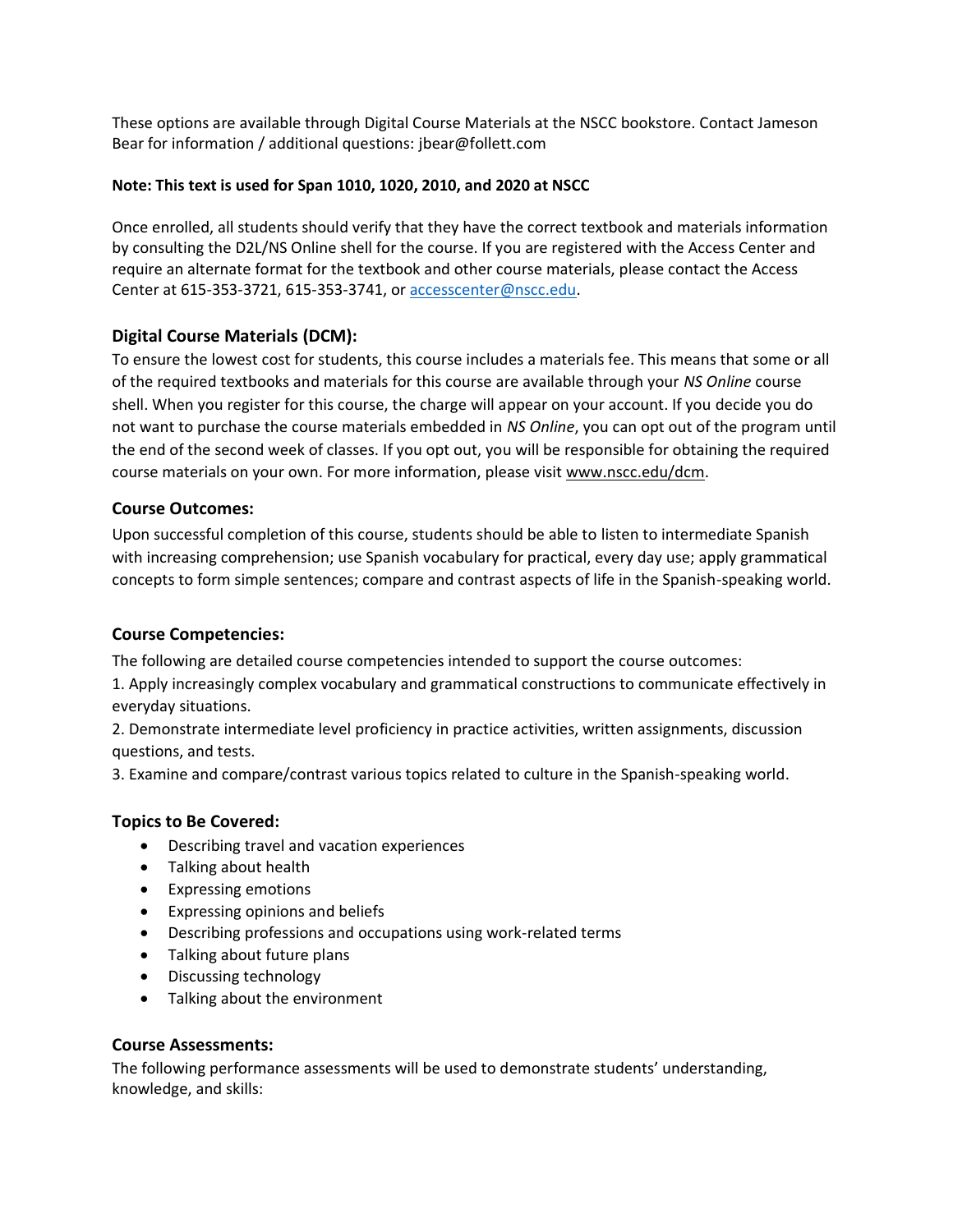Tests (4 chapter tests, 100 points each) 40% Practice Activities (MySpanishLab and Writing Assignments): 25% Discussion Participation (4 discussions boards) 5% Class Participation (Zoom engagement, active contribution to class discussions) 15% Final Exam (Chapters 9, 10, 11, and 12) (100 points) 15%

#### **Tests**

We will have four Chapter tests (Chapters 9, 10, 11 & 12), which you will take on MySpanishLab. The tests will cover the grammar and vocabulary from the chapter. The question formats will vary, multiplechoice, fill in the blank, reading comprehension, and listening comprehension. Each chapter will provide practice tests, review activities, and study guides to help with test preparation.

#### **Practice Activities**

These include assignments that you will complete on MySpanishLab and 4 short written assignments (1 per textbook chapter). For each chapter there will be several My Spanish Lab activities to complete. The activities and skills come in many different formats. Most are computer graded. All will be graded for accuracy and correctness. All should be completed successfully by the posted deadlines and before taking tests. Please see your Assignment Due Dates document (D2L) for due dates.

Also, students will complete 4 short written assignments covering vocabulary and grammar from each chapter. The use of an online dictionary will be allowed.

#### **Discussion Participation**

For Chapters 9, 10, 11, and 12, there will be a Discussion Question for students to answer. This allows students the opportunity to express their own thoughts and ideas on various topics. Grades will be assigned according to the specific criteria explained in the course content.

#### **Class participation**

As this is a virtual class that offers students the opportunity to interact with one another and with the instructor as in a face-to-face environment, students are expected to attend Zoom meetings twice a week, participate in class activities, and contribute to class discussions in an active and meaningful way.

#### **Final Exam**

A comprehensive final exam will be given at the end of the semester. It will cover all the grammar and vocabulary you learned in class during the semester.

# **Late Work Policy & Make-up Procedures for Missed Assignments and Work:**

There are no extensions, and no late work will be accepted in this course. Make-up for missed tests / inclass assignments will only be possible if the student lets the instructor know **before** the assignment date **AND** provides a valid written justification (a doctor's note, etc.).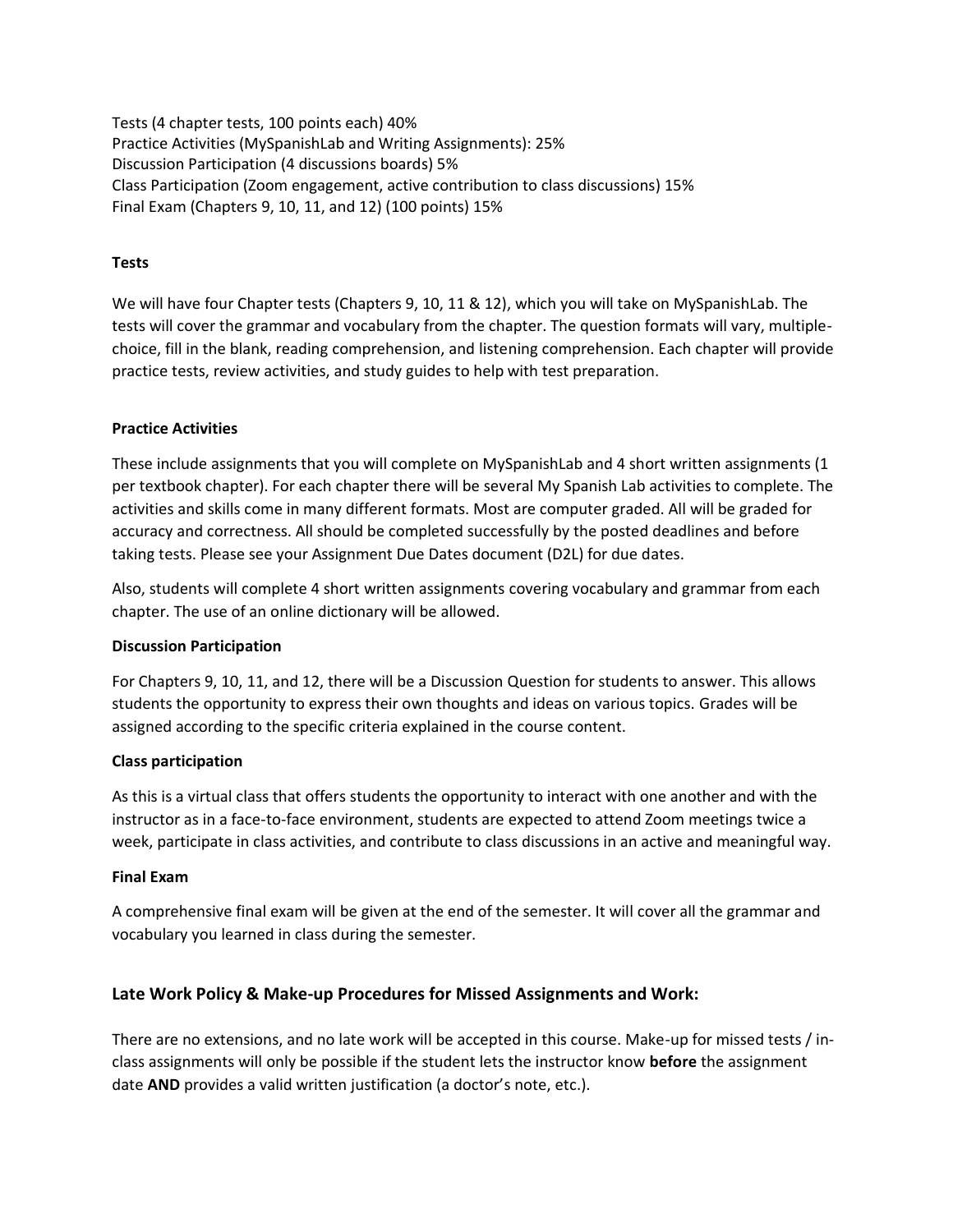**Reminder**: It's always the student's responsibility to provide themselves with the textbook, computer, microphone, and other technology necessary to complete assignments and correspond with the instructor. Deadlines will not be extended because the student does not have the necessary supplies and technology.

# **Attendance Policy**

Students who have been exposed to COVID-19 or who have tested positive must email [virusinfo@nscc.edu](mailto:virusinfo@nscc.edu).

The College is not an attendance taking institution as defined by 34 CFR 668.22(b)(1) in the Code of Federal Regulations; however, students are expected to attend all scheduled classes and laboratories.

- Absences in a course may affect a student's final grade.
- Tardiness may also affect a student's final grade.
- Students are responsible for all work/tests that occur during any missed class session(s) regardless of reason(s) for absence.
- Students who are sick or not well enough to attend class must notify the instructor as soon as possible before the scheduled class time, unless incapacitated or unable to do so. In that case, students must contact the instructor as soon as reasonably possible.
- If a student has an unavoidable conflict with a scheduled class session, students must notify the instructor, preferably before the class session, or as soon as possible.

For purposes of financial aid continued attendance is determined via engagement in the course. This can be accomplished in several ways including, but not limited to, continued attendance and/or participation in on-ground class sessions, participating in D2L as prompted (e.g., responding to an instructor's email, posting to a discussion board), and/or completing and submitting assignments.)

To the extent that attendance is kept in this class it is not for the purpose of the College but is instead associated with the instructor's individual grading rubric. The attendance policy for this class is: *(add attendance policy).*

# **Grading Scale:**

| Letter Grade | Percentage Range |
|--------------|------------------|
|              | 90-100           |
|              | 80-89            |
|              | 70-79            |
|              | 60-69            |
|              | Below 60         |

# FA

According to NSCC policy, an FA is awarded to students who do not officially withdraw from a course and do not attend after the cut-off date provided in the academic calendar. Please refer to the current academic calendar available on the Nashville State web site, looking for the date that indicates it is the "Last Day to Earn F for Attendance (FA)." Students who stop attending on or before this date receive an FA; students who stop attending after this date receive an F.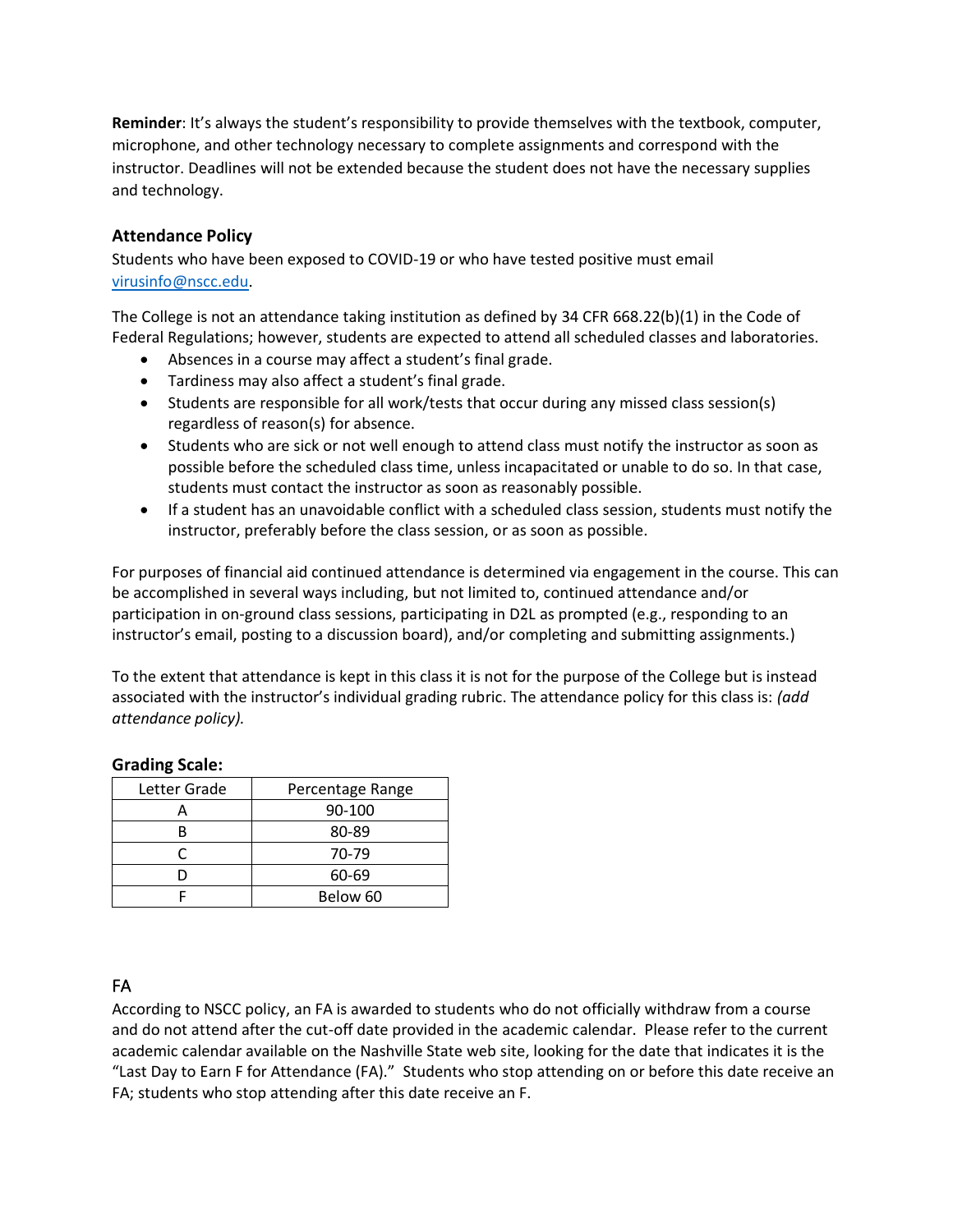For online courses, attendance is defined by submission of assignments. Students who fail a course and whose last assignment is submitted on or before the FA date will earn an FA for the course. Students who fail a course and whose last assignment is submitted after the FA date will earn an F for the course. An FN is assigned to students who do not submit any assignments.

# FN

An FN is awarded to students who never attended class.

### **Technology Statement**

- All classes at the College are web enhanced.
- It will be essential for students to have access to a computer and an internet connection to complete assignments, engage in online discussions, and access various course materials through D2L/NS Online course shells.
- Students may also be required to use free video conferencing platforms (ex: Zoom, Teams) for classes and meetings.
- Students will be responsible for appropriate dress while on video, to ensure a distraction free environment (mute sound as needed) and to ensure their background is neutral for others to view.
- If you have questions or concerns regarding access to a computer or internet resources, please contact your instructor. Additional information available: [https://www.nscc.edu/current](https://www.nscc.edu/current-students/student-online-resources/access-to-internet-and-technology)[students/student-online-resources/access-to-internet-and-technology.](https://www.nscc.edu/current-students/student-online-resources/access-to-internet-and-technology)
- Certain publisher materials may not work on cellphones.

# **Computer Labs**

Computers are available for student use at each campus during campus open hours. Open computer lab availability for Spring 2021 may vary from campus to campus.

Students should check NSCC website for current hours of operation.

#### **D2L/NS Online and myNSCC**

It is students' responsibility to check D2L/NS Online course shells for all enrolled courses and myNSCC, including student email, on a regular basis. These are the official communication channels between the college and students, who are responsible for the information communicated through those channels. D2L/NS Online contains specific course information and myNSCC contains information important for other purposes.

#### **ADA Compliance Statement**

Nashville State complies with the Americans with Disabilities Act (ADA). Nashville State complies with the Americans with Disabilities Act (ADA) and so provides accommodations for students with a documented physical, emotional, and/or learning condition. If you require accommodations for any courses in which you are enrolled, contact the Access Center at 615.353.3741 or 615.353.3721, or e-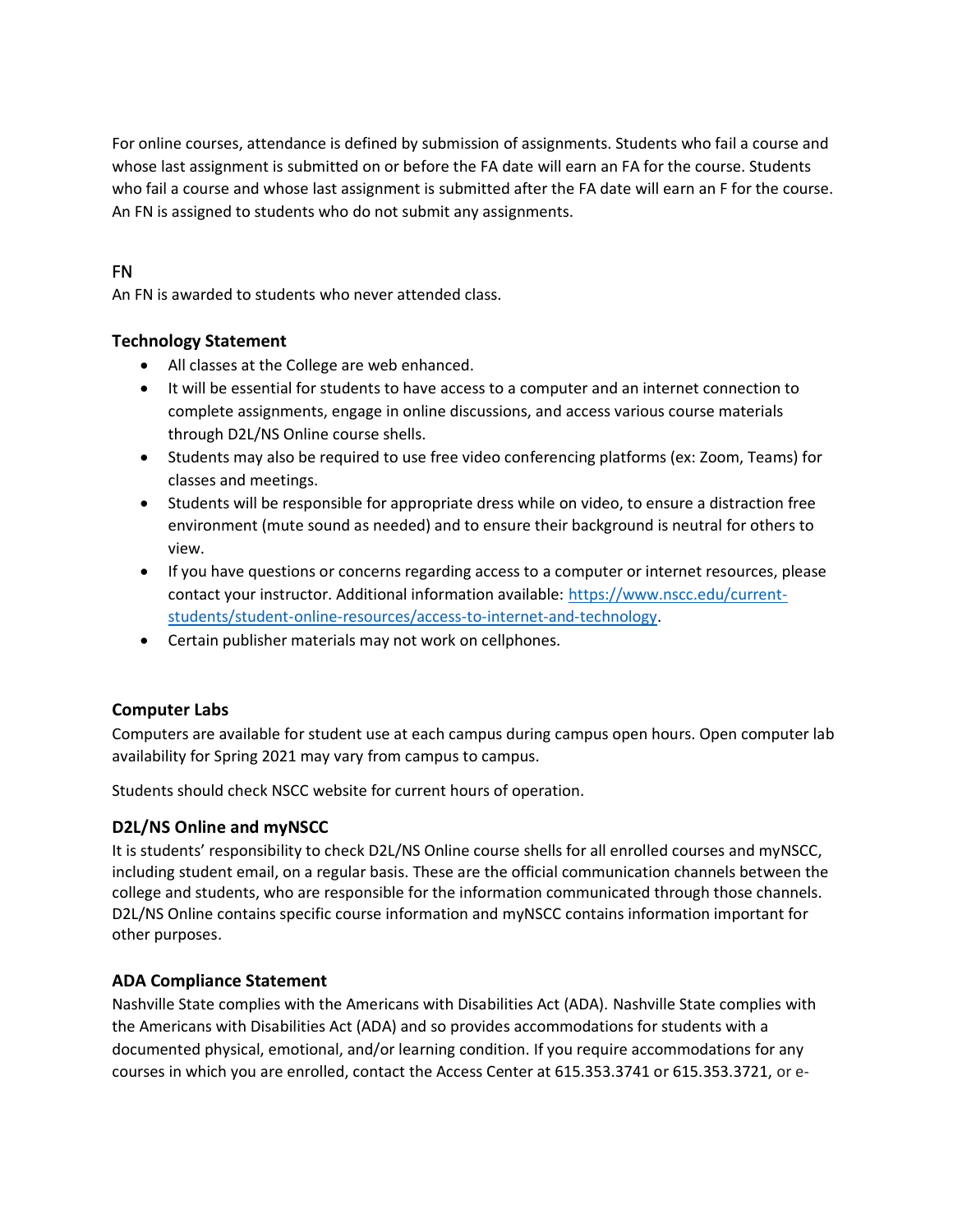mail [accesscenter@nscc.edu.](mailto:%3Caccesscenter@nscc.edu%3E) If you are registered with the Access Center and require an alternate format for the textbook and other course materials, please contact the Access Center.

# **Classroom Misconduct**

Nashville State Community College has a zero-tolerance policy for disruptive conduct in the classroom. Students whose behavior disrupts the classroom will be subject to disciplinary measures. Please review th[e Nashville State Student Code of Conduct policy.](https://s3.amazonaws.com/nscc.edu/PDFs/dean-students/Student_Code_of_Conduct_Policy.pdf) Please be aware that children are not allowed in class or to be left unattended on campus.

### **Academic Misconduct**

Any form of academic dishonesty, cheating, plagiarizing, or other academic misconduct is prohibited. In the language classroom, this includes the use of automatic translation programs such as Google Translator to complete Spanish written assignments. Students are responsible for understanding and abiding by the [Academic Misconduct Policy](https://s3.amazonaws.com/nscc.edu/PDFs/dean-students/Student_Code_of_Conduct_Policy.pdf) in the Nashville State Student Code of Conduct. In addition to other possible disciplinary measures that may be applied through regular college procedures as a result of academic dishonesty, the instructor has the authority to assign an "F" or a "zero" for the exercise, paper, or examination, or to assign an "F" for the course. Students may appeal through the appropriate college grade appeal procedures.

# **Academic Early Alert System**

Nashville State Community College uses an Early Alert System to let students know of a faculty member's concern in one or more of these academic areas: lack of attendance, lack of classroom participation, late or missing assignments, and/or poor performance on assignments/tests. \*Please note that Early Alerts do not affect a student's academic standing. If you receive an Early Alert email, please see your instructor and your academic advisor as soon as possible.

# **RAVE Emergency Alert System**

Emergency events can happen at any time, and Nashville State Community College wants to notify students if and when they occur. For this reason, all students have been enrolled in the free RAVE alert system. If you have not already done so, please log in at<https://www.getrave.com/login/nscc> to confirm and update your contact information and notification preferences. It is critical that your information be correct so that you will receive any emergency notifications. Your RAVE Username is your NSCC email address. If you've never received an email from RAVE with your password, or if you need to reset your password, select "Forgot your password?" and a new password will be emailed to you. Should the RAVE system indicate "user not found", select Register and create your own RAVE account.

# **Student Wellness**

- The general well-being of students is an important component of their academic success. With this in mind, Nashville State Community College has several resources available to provide support when needed:
	- o Tutoring options and appointments: [https://www.nscc.edu/current-students/on](https://www.nscc.edu/current-students/on-campus-resources/learning-center-and-tutoring)[campus-resources/learning-center-and-tutoring](https://www.nscc.edu/current-students/on-campus-resources/learning-center-and-tutoring)
	- o Academic and student resources for school[:https://www.nscc.edu/current](https://www.nscc.edu/current-students/student-online-resources)[students/student-online-resources](https://www.nscc.edu/current-students/student-online-resources)
	- o Support services: [https://www.nscc.edu/current-students/on-campus](https://www.nscc.edu/current-students/on-campus-resources/student-support-services)[resources/student-support-services](https://www.nscc.edu/current-students/on-campus-resources/student-support-services)